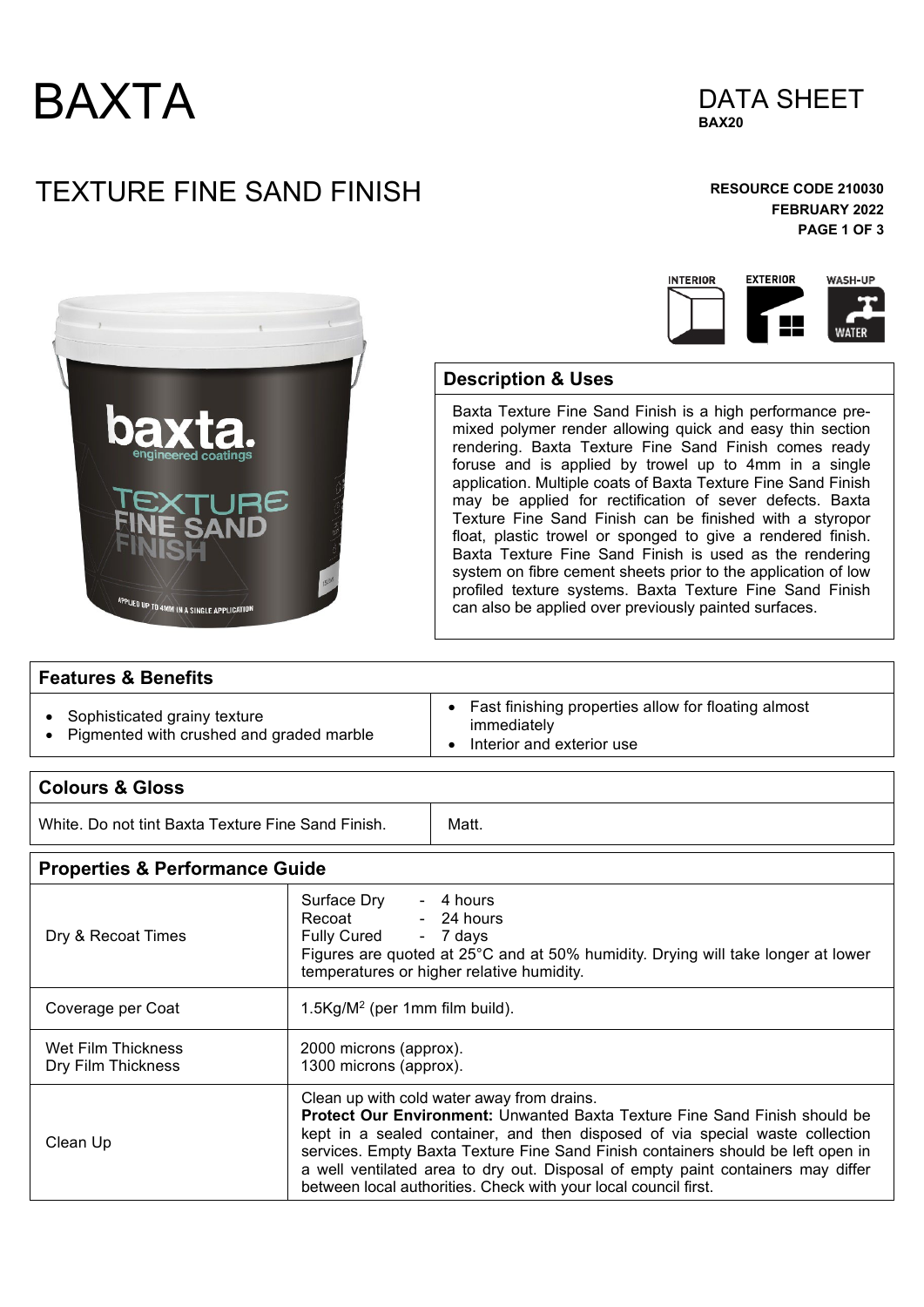



### TEXTURE FINE SAND FINISH **RESOURCE CODE 210030**

**FEBRUARY 2022 PAGE 2 OF 3** 

#### **Recommended Substrate Conditions & Preparation**

**Work Area**: Care should be taken to keep product off windows and adjacent surfaces that are not to be coated, as product can be very difficult to remove once allowed to dry. Use drop sheets to cover surroundings surfaces. Ensure air movement and ventilation while painting. Keep doors and windows open.

**Substrate Condition**: Baxta Texture Fine Sand Finish may be applied to a wide variety of suitably prepared surfaces including fibre cement sheeting, polystyrene sheets, sills and mouldings, and Autoclaved Aerated Concrete (AAC). The substrate must not be subjected to continual wetting or hydrostatic pressure. Surface preparation is the responsibility of the Builder, Renovator or Main Contractor and the Applicator. To achieve the indicated performance, application must be carried out according to Baxta's recommendation.

**Surface Prep**: Ensure the surface is clean and dry. All substrates must be free of dirt, grease, oil, mould, release agents, bondbreakers or any other contaminants that may interfere with adhesion. Fresh cementitious substrates should be left for a minimum 28 days before coating. There must be less than 15% moisture content in the surface at the time of coating to ensure optimum coating performance. The substrate must not be subjected to continual wetting or hydrostatic pressure. All substrates must be installed as per manufacturers' specifications prior to application.

#### **Application Guide**

Stir contents thoroughly with a power stirrer before use.

#### **For application to fibre cement sheets:**

Apply one (1) coat of Baxta Texture Fine Sand Finish by trowel @ 1.5 Kg/M<sup>2</sup> per 1mm thickness required. Allow to dry. Freshly applied material must be protected from frosts and rain for a minimum of forty-eight (48) hours. Application **should not** be carried out if the air temperature or the substrate temperature is below 10ºC or above 35ºC or when humidity is very high. The temperature must not fall below 10ºC during the drying process. In exterior application avoid painting when dew or rain is likely.

#### **Additional Data**

Available in 15 litre (22.8 Kg) containers.

**NOTE:** Baxta Texture Fine Sand Finish is a preparation coat and must be used as part of an approved system.

Avoid exposure to steam and condensation for 48 hours after application of final coat.

Leave 7 days after application of final coat before washing. Wash using a sponge or soft cloth with warm water and mild detergent. Avoid harsh scrubbing and strong household cleaners.

Not suitable for horizontal roofs, ponds or walk-on surfaces.

Containers must be secured and stored upright during transit.

Containers must not be exposed to excessive heat or cold.

Store in a secure, cool and well ventilated place. Keep container tightly closed.

Do not use for any other purpose other than as specified.

#### **Manufacturers Comment**

This product has been designed as part of a totally integrated coating system. Failing to follow application instructions or use with other manufacturer's product, could result in detrimental effects on product performance for which Baxta Industries Pty Ltd cannot be held responsible.